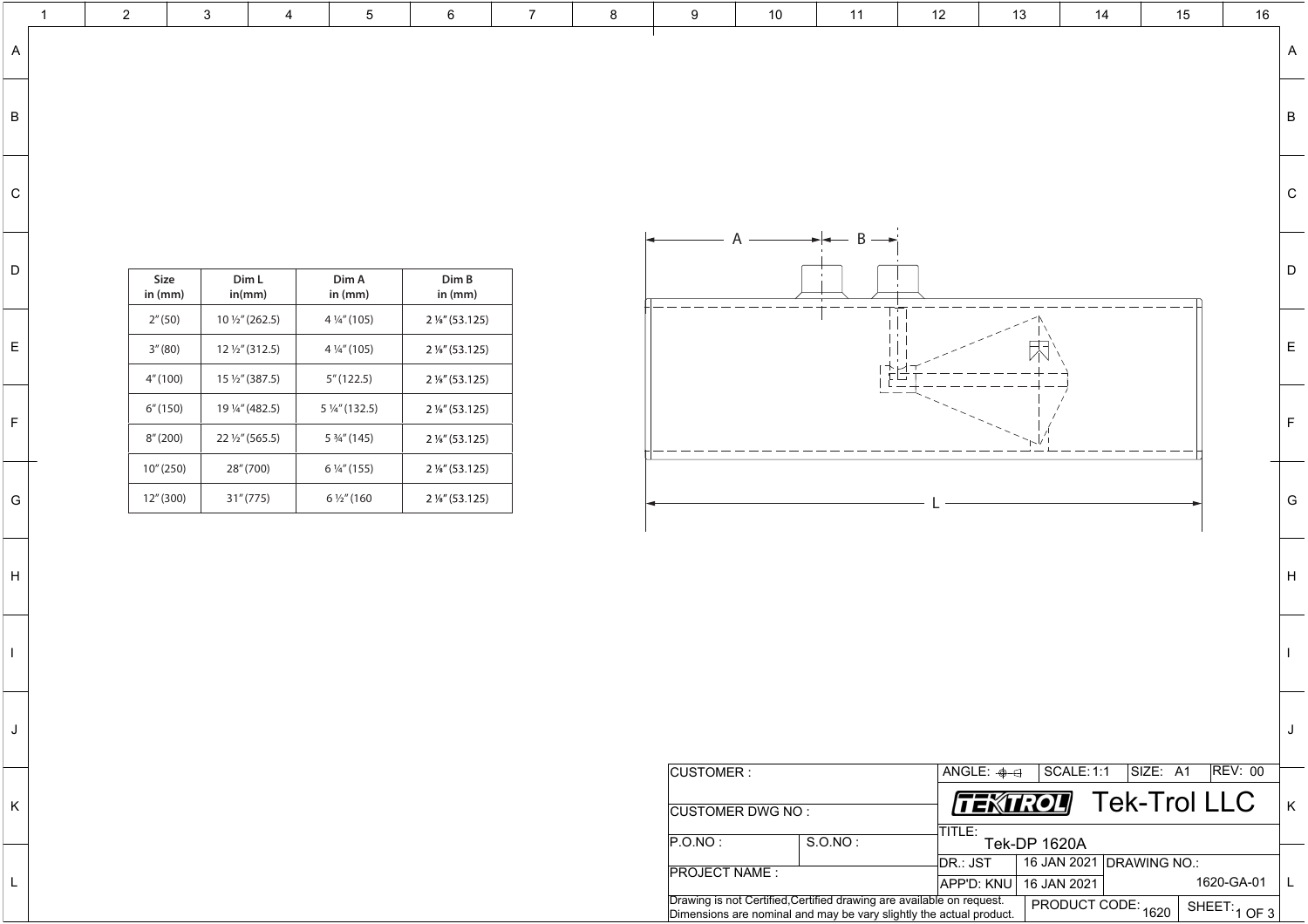| <b>CUSTOMER:</b>        |                                                                       | ANGLE: $\oplus$     |
|-------------------------|-----------------------------------------------------------------------|---------------------|
|                         |                                                                       |                     |
| <b>CUSTOMER DWG NO:</b> |                                                                       |                     |
| P. O. NO:               | S.O.NO:                                                               | TITLE:<br>Tek-      |
|                         |                                                                       | $\mathsf{DR}$ : JST |
| <b>PROJECT NAME:</b>    |                                                                       | <b>APP'D: KNU</b>   |
|                         | Drawing is not Certified, Certified drawing are available on request. |                     |
|                         | Dimensions are nominal and may be vary slightly the actual product.   |                     |

H

I

J

K

L



|          |                               |                           | $3\phantom{.0}$        |                                                                                                                                                                                                             | $\overline{4}$   | $5\overline{)}$         | $6\overline{6}$                                                  |                  |                  | 8                                                                                                                           | 9 | 10 | 11 | 12 | 13 | 14          | 15 | 16 |
|----------|-------------------------------|---------------------------|------------------------|-------------------------------------------------------------------------------------------------------------------------------------------------------------------------------------------------------------|------------------|-------------------------|------------------------------------------------------------------|------------------|------------------|-----------------------------------------------------------------------------------------------------------------------------|---|----|----|----|----|-------------|----|----|
|          |                               |                           |                        |                                                                                                                                                                                                             |                  |                         |                                                                  |                  |                  |                                                                                                                             |   |    |    |    |    |             |    |    |
|          |                               |                           |                        |                                                                                                                                                                                                             |                  |                         |                                                                  |                  |                  |                                                                                                                             |   |    |    |    |    |             |    |    |
|          |                               |                           |                        |                                                                                                                                                                                                             |                  |                         |                                                                  |                  |                  |                                                                                                                             |   |    |    |    |    |             |    |    |
|          |                               |                           |                        |                                                                                                                                                                                                             |                  |                         |                                                                  |                  |                  |                                                                                                                             |   |    |    |    |    |             |    |    |
|          |                               |                           |                        |                                                                                                                                                                                                             |                  |                         |                                                                  |                  |                  |                                                                                                                             |   |    |    |    |    |             |    |    |
|          |                               |                           |                        |                                                                                                                                                                                                             |                  |                         |                                                                  |                  |                  |                                                                                                                             |   |    |    |    |    |             |    |    |
| $D \mid$ |                               |                           | 150# RF/ SO            |                                                                                                                                                                                                             |                  | 300# RF/ SO             |                                                                  |                  | 600# RF/ SO      |                                                                                                                             |   |    |    |    |    |             |    |    |
|          | <b>Size</b><br>in (mm) $\mid$ | Dim L<br>in (mm)          | Dim A<br>in (mm)       | Dim B<br>in (mm)                                                                                                                                                                                            | Dim L<br>in (mm) | Dim A<br>in (mm)        | Dim B<br>in (mm)                                                 | Dim L<br>in (mm) | Dim A<br>in (mm) | Dim B<br>in (mm)                                                                                                            |   |    |    |    |    |             |    |    |
| E        | 2''(50)                       | 11''(275)                 |                        | $\mid$ 4 ½" (112.5) $\mid$ 2 ½" (53.125)                                                                                                                                                                    | 11''(275)        |                         | $4\frac{1}{2}$ " (112.5) $\vert 2\frac{1}{8}$ " (53.125) $\vert$ | 11''(275)        |                  | $4\frac{1}{2}$ " (112.5) $\,$ 2 1/8" (53.125)                                                                               |   |    |    |    |    |             |    |    |
|          | 3''(80)                       | 13" (322.5)               | $4\frac{1}{2}$ " (110) | $\vert$ 2 1/8" (53.125)                                                                                                                                                                                     | 13" (322.5)      | $4\frac{1}{2}$ " (110)  | $\mid$ 2 1⁄8" (53.125) $\mid$                                    | 13" (322.5)      |                  | $4\frac{1}{2}$ " (110) $\,$ 2 1/ <sub>8</sub> " (53.125)                                                                    |   |    |    |    |    | $\triangle$ |    |    |
|          | 4" (100)                      | 16" (400)                 | 5''(127.5)             | $\vert$ 2 1/8" (53.125)                                                                                                                                                                                     | 16" (400)        | 5" (127.5)              | $\mid$ 2 1⁄8" (53.125) $\mid$                                    | 16" (400)        | 5" (127.5)       | $2\frac{1}{8}$ (53.125)                                                                                                     |   |    |    |    |    |             |    |    |
| FI       |                               | $6''(150)$   193⁄4" (495) | $5\frac{1}{2}$ " (140) | $\vert$ 2 %" (53.125)                                                                                                                                                                                       |                  | 5 $\frac{1}{2}$ " (140) | $\mid$ 2 1⁄8" (53.125) $\mid$ 19 3⁄4" (495)                      |                  |                  | $5\frac{1}{2}$ " (140) $\,$ 2 1/ <sub>8</sub> " (53.125)                                                                    |   |    |    |    |    |             |    |    |
|          |                               | $8''(200)$ 22 3/4" (570)  | 6''(152.5)             | $2\frac{1}{8}$ " (53.125)                                                                                                                                                                                   | 22 3/4" (570)    | 6''(152.5)              | $\mid$ 2 1⁄8" (53.125) $\mid$ 22 3⁄4" (570)                      |                  | 6''(152.5)       | $2\frac{1}{8}$ (53.125)                                                                                                     |   |    |    |    |    |             |    |    |
|          |                               |                           |                        | $10''(250)$ $\mid$ $28\frac{1}{2}$ (712.5) $\mid$ 6 $\frac{1}{2}$ (162.5) $\mid$ 2 $\frac{1}{8}$ (53.125)                                                                                                   |                  |                         |                                                                  |                  |                  | $\mid$ 28 ½" (712.5) $\mid$ 6 ½" (162.5) $\mid$ 2 ½" (53.125) $\mid$ 28 ½" (712.5) $\mid$ 6 ½" (162.5) $\mid$ 2 ½" (53.125) |   |    |    |    |    |             |    |    |
| G        |                               |                           |                        | $\mid$ 12" (300) $\mid$ 31 ½" (787.5) $\mid$ $\mid$ 6 ½" (165) $\mid$ 2 ½" (53.125) $\mid$ 31 ½" (787.5) $\mid$ 6 ½" (165) $\mid$ 2 ½" (53.125) $\mid$ 31 ½" (787.5) $\mid$ 6 ½" (165) $\mid$ 2 ½" (53.125) |                  |                         |                                                                  |                  |                  |                                                                                                                             |   |    |    |    |    |             |    |    |
|          |                               |                           |                        |                                                                                                                                                                                                             |                  |                         |                                                                  |                  |                  |                                                                                                                             |   |    |    |    |    |             |    |    |